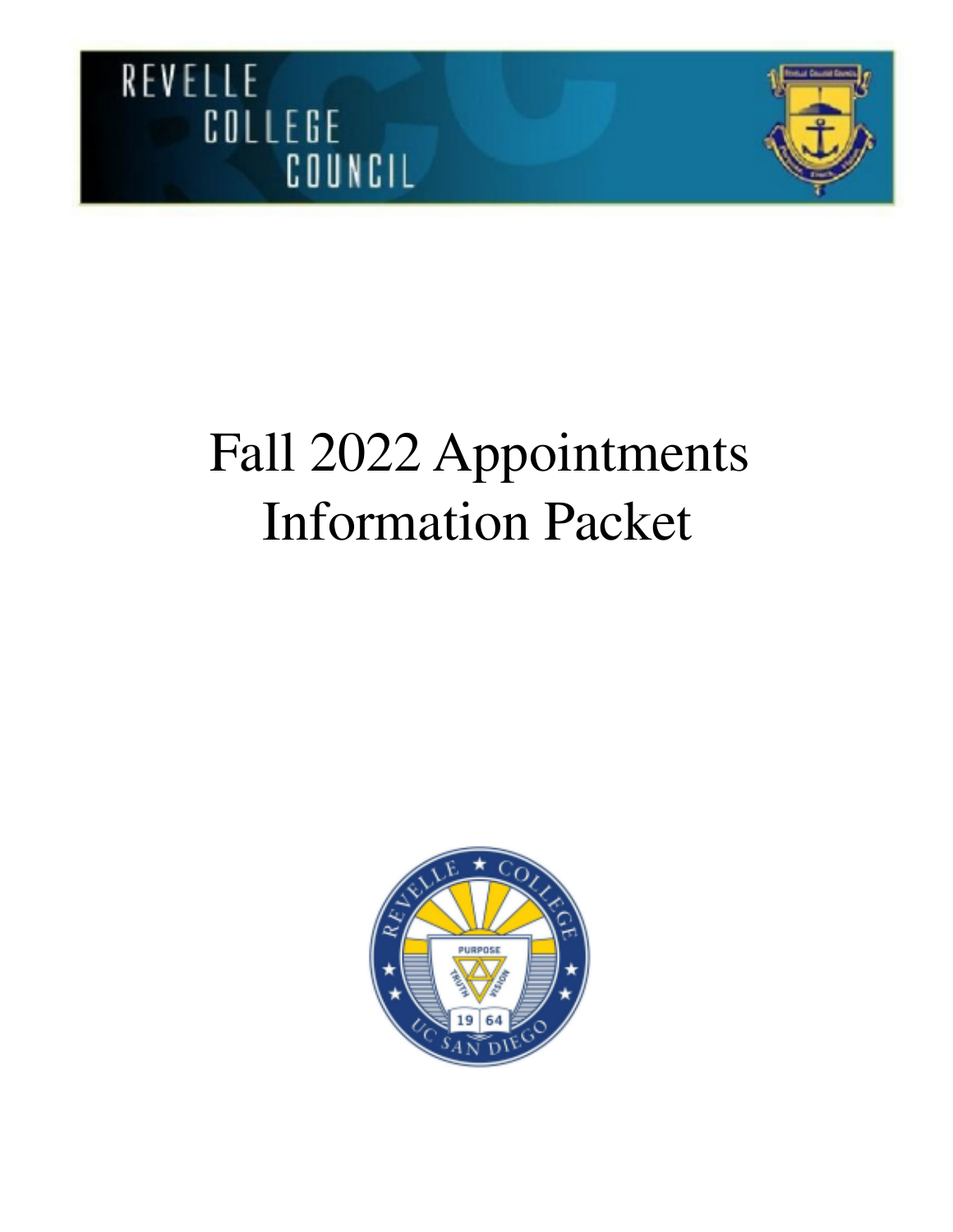Dear Applicant,

Thank you for your interest in joining Revelle College Council (RCC). RCC is the student governing body for Revelle College and oversees many of the events that Revelle College enjoys, while also being responsible for financial, legislative, and campus initiatives. Members of RCC help publicize, fund, and plan Revelle College events, while working closely with Revelle student organizations, other college councils, the Associated Students, and college administrators to foster a cohesive Revelle community.

RCC is composed of a dynamic group of proactive individuals who work together to serve the students of Revelle and UC San Diego. Being a part of RCC will allow you to gain leadership skills and practical knowledge, while building lasting friendships. The level of satisfaction you will retain from your work in RCC directly relates to your goals with the council and your future careers, no matter what they may be.

During the AS Elections each spring, candidates for RCC may run for the following elected positions:

- 1. President
- 2. Vice President Internal
- 3. Vice President Finance
- 4. Vice President External
- 5. Vice President Administration
- 6. Director of Spirit and Events
- 7. Director of Student Services
- 8. Revelle Organizations Committee (ROC) Chair
- 9. Associated Students College Senator (2)
- 10. 4<sup>th</sup> Year Representative
- 11. 3 rd Year Representative
- 12. 2 nd Year Representative
- 13. Commuter Representative

When positions are not filled by election, or when they become vacant during the year, they are filled by appointment. RCC also has a number of positions that are appointed, including first-year class representatives, transfer representatives, and campus-wide committee representatives. The majority of council appointments are made in the fall quarter. I encourage you to browse the bylaws governing RCC, which are made available on our website at http://rcc.ucsd.edu, to familiarize yourself with the responsibilities and duties required for each position.

Included within this packet are descriptions of the positions that are currently open. You are encouraged to attend an RCC meeting before you chose to apply for a position; our regularly scheduled meetings are held on Thursdays at 5 PM in the Revelle Formal Lounge or via Zoom at <https://ucsd.zoom.us/j/706391721> depending on circumstances. You will be notified of the meeting modality ahead of meeting time. If you have any questions, you can contact us by email at redean@ucsd.edu.

Best of luck!

Sincerely,

Pawee Akkharachotmongkhol - President ([rccpresident@ucsd.edu\)](mailto:rccpresident@ucsd.edu) and Tanisha Dighe - Vice President Internal ([rccvicepresident@ucsd.edu](mailto:rccvicepresident@ucsd.edu)**)**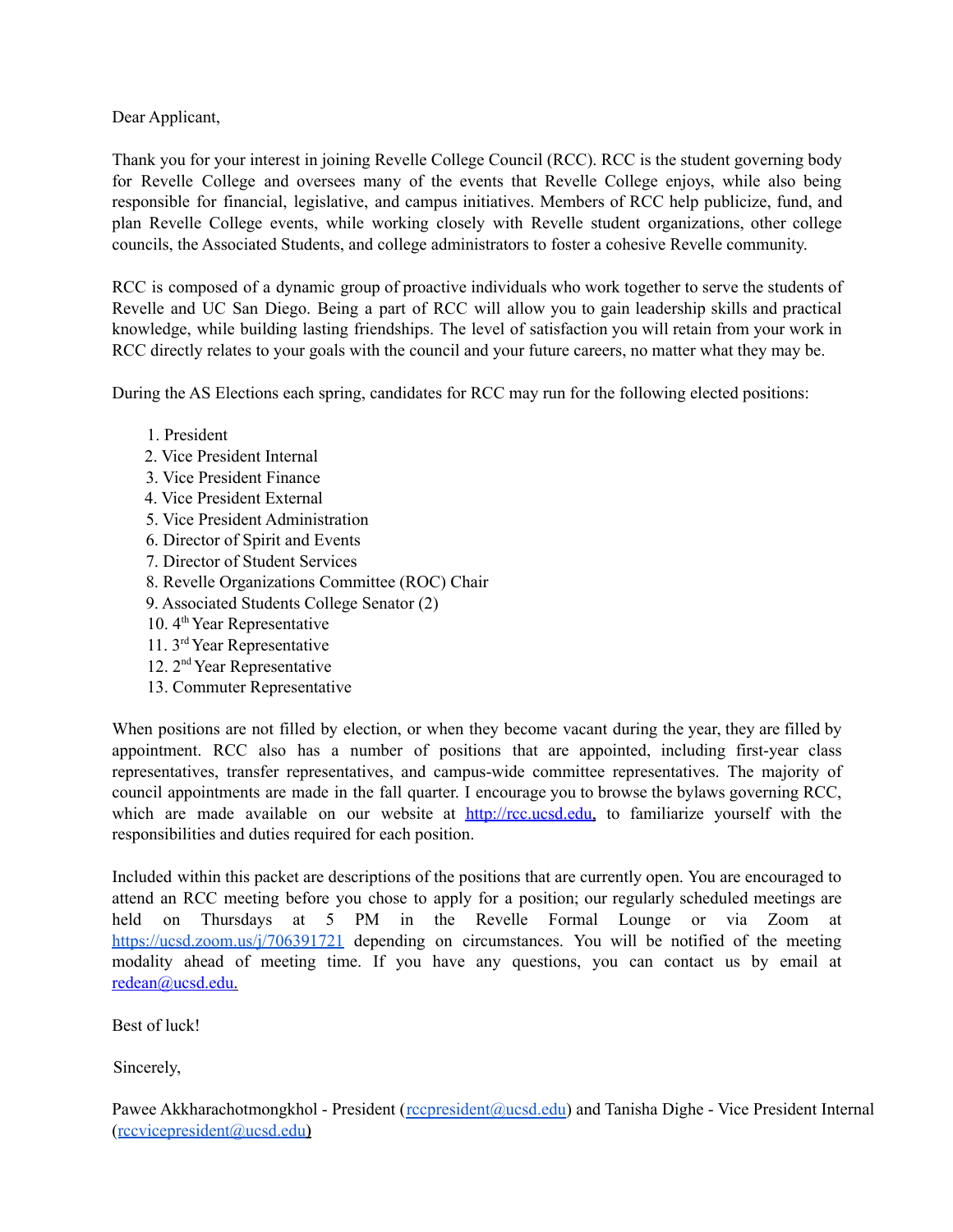#### **Revelle College Council Fall 2022 Appointments Timeline**

Application Packets Available Monday, May 9th, 2022

RCC Meeting (attendance STRONGLY encouraged) Thursdays at 5:00 PM in Revelle Formal Lounge or https://ucsd.zoom.us/j/706391721

Applications Due Friday, October 7th, 2022 by 11:59 PM (via online form available at http://rcc.ucsd.edu)

Applicant Interviews October 10th - 14th\*

Applicants Notified of Decision Sunday, October 16th, 2021

\*Interview times will be scheduled in accordance with your availability. After applying, please check your UCSD email *regularly so as not to miss important information regarding the scheduling process.*

<sup>+</sup>*Subject to change at the discretion of the RCC President and/or Vice President Internal. All applicants will be notified by email of any changes to the notification timeline.*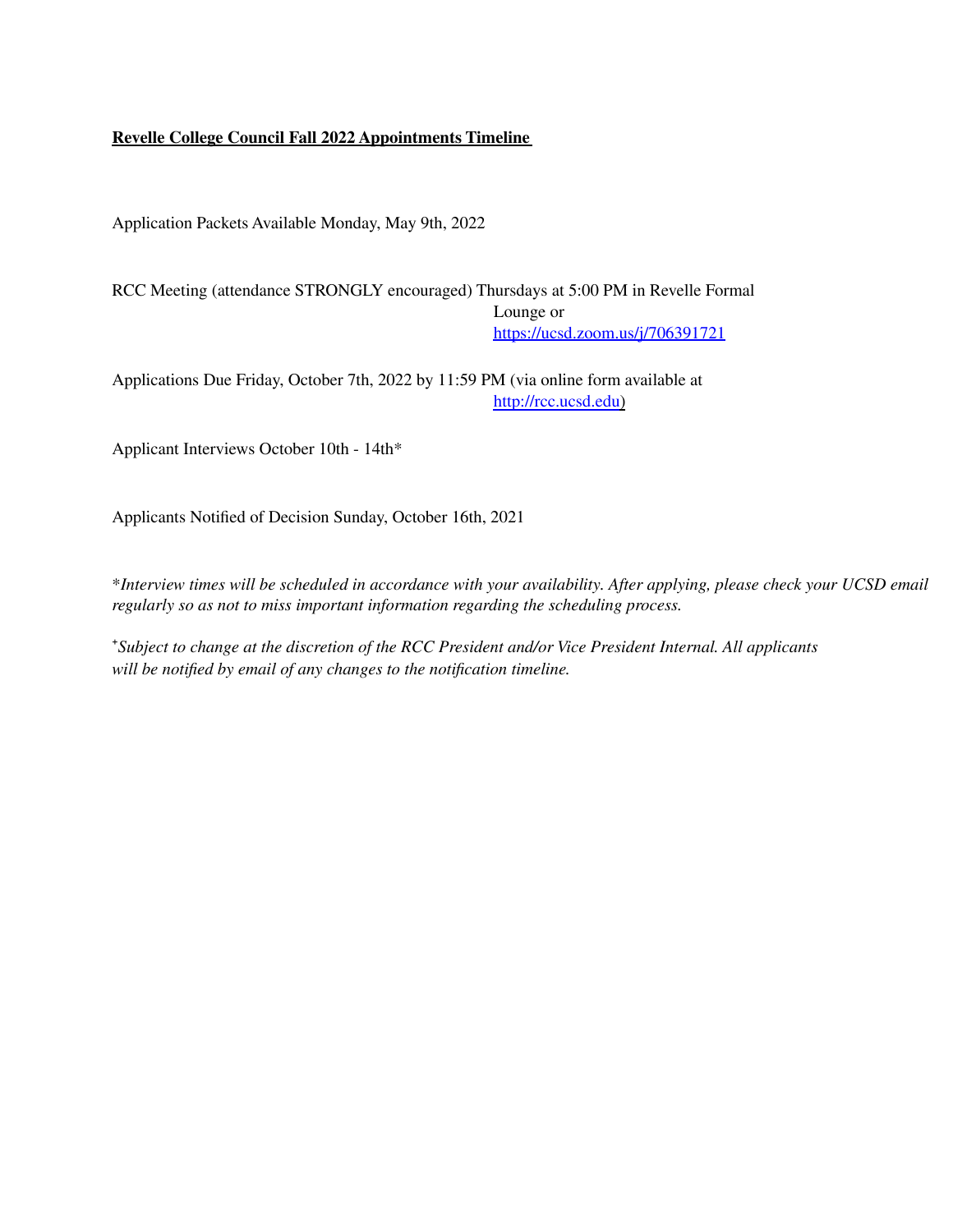## **Revelle College Council Open Position Description**

#### Open Positions

- Vice President External
- Director of Student Services
- $\bullet$  First Year Representative (2)
- Third Year Representative
- Transfer Representative  $(2)$
- Commuter Representative
- Residential Representative
- International Representative
- Out of State Representative
- Basic Needs Advocate
- Revelle J-Board
- Revelle RA Representative
- Campus-Wide Committee Representatives:
	- Housing Dining and Hospitality (HDH) Representative
	- Student Fee Advisory Committee (SFAC) Representative
	- Student Fee Advisory Committee (SFAC) Shadow
	- University Centers Advisory Board (UCAB) Representative
	- Well-Being Cluster Student Advisory Board (WCSAB) Representative
	- Recreation Facilities Advisory Board (RFAB) Representative
	- Civic Engagement Office (CEO) Representative
	- Associated Students Concerts and Events (ASCE) Representative
	- Library Student Advisory Council (LSAC) Representative
	- Equity, Diversity, and Inclusion (EDI) Advocate

## Vice President External

- A. Shall be responsible for:
	- a. Designing and purchasing apparel to increase RCC visibility.
	- b. Designing and distributing materials to promote Revelle College (e.g., HUM Buttons).
	- c. Publicizing vacant RCC positions and appointments in conjunction with the Vice President Internal.
- B. Shall aid Council members in publicizing their events.
- C. Shall carry out a minimum of one (1) project per quarter with the aim of increasing awareness of and accessibility to RCC.
- D. Shall have quarterly one-on-ones with campus-wide representatives.
- E. Shall verify and help coordinate events proposed by non-voting council members.
- F. Shall serve on The Executive Committee.
- G. Shall be responsible for RCC Social Media accounts.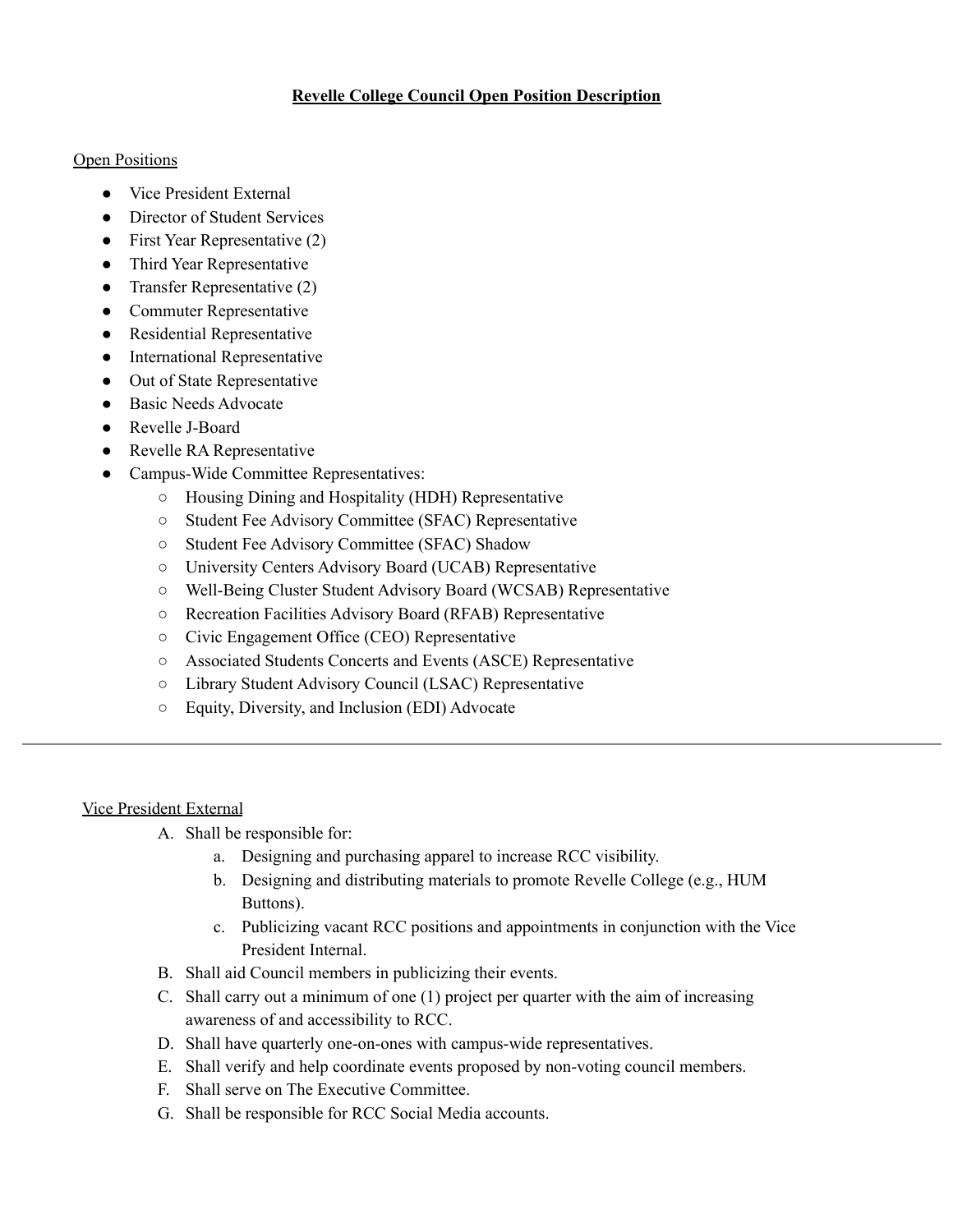#### Director of Student Services

- A. Shall Chair the Student Services Committee
- B. Shall improve current RCC Services while building foundations for future services, as needed.
- C. Shall oversee the following, but not limited to:
	- a. College Center Rental Inventory.
	- b. Humanities Book Lending Program.
- D. Shall organize at least one (1) event per quarter aimed to increase awareness and usage of current service

#### First Year Representative (2)

- A. Shall be appointed by the fifth week of Fall Quarter and serve until the appointment of their successor.
	- a. If the current First Year Representative is elected to another office of RCC or ASUCSD, an interim representative from the first year class shall be appointed by the end of Spring Quarter and shall serve for the remainder of the term
- B. Shall represent the interests of the Revelle College Student Body (especially their constituents) to RCC.
- C. Shall coordinate with the Director of Spirit and Events at least one project per quarter.
- D. Shall serve on a committee.

## Third Year Representative

- A. Shall represent the interests of the Revelle College Student Body (especially their constituents) to RCC.
- B. Shall coordinate with the Director of Spirit and Events at least one project per quarter.
- C. Shall serve on a committee.

## Transfer Representative (2)

- A. Shall be appointed by the fifth week of Fall, Winter, or Spring quarter dependent on the vacancy of a Transfer Representative.
	- a. If the current Transfer Representative is elected to another office of RCC or ASUCSD (including the AS Transfer Senator position), an interim representative from the transfer class shall be appointed by the end of Spring Quarter and shall serve for the remainder of the term.

B. Shall coordinate with the Director of Spirit and Events on at least one project per quarter through RTSN, connecting Revelle transfer students to the rest of the Revelle community. C. Shall co-chair the Revelle Transfer Student Network (RTSN).

- D. Shall be the Revelle College representative to the All Campus Transfer Association (ACTA).
- E. Shall serve on a committee.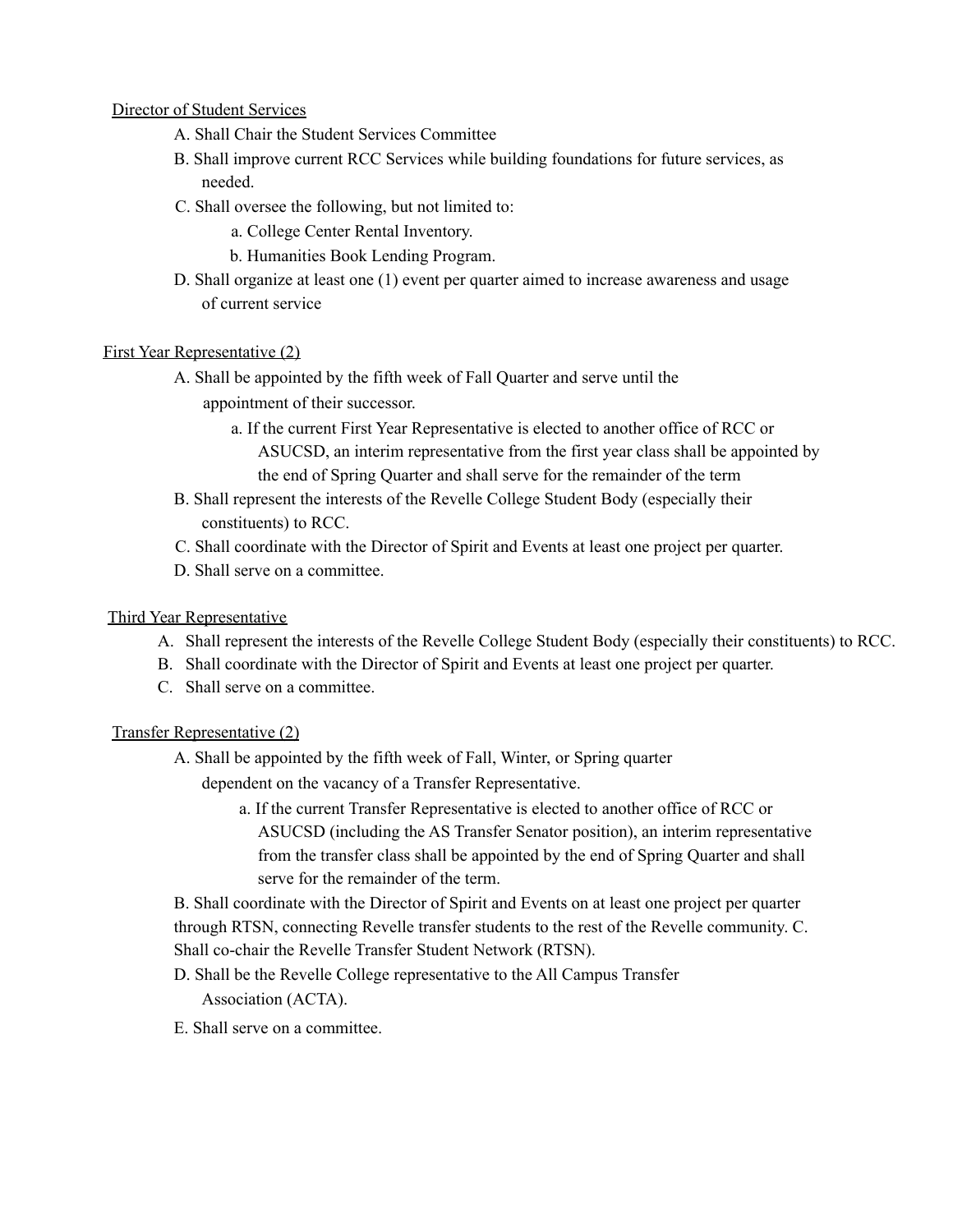## Commuter Representative

- A. Shall represent the commuter students of Revelle College.
- B. Shall coordinate with the Director of Spirit and Events on at least one project per
- quarter connecting Revelle commuter students to the Revelle community.
- C. Shall be a member of the Revelle Commuter Activities Board (CAB).
- D. Shall be the Revelle College representative to the All Campus Commuter Board (ACCB).
- E. Shall be the Revelle College representative to the Student Transportation Advisory

Committee (STAC).

F. Shall serve on a committee.

# Residential Representative

- A. Shall be appointed by the fifth week of Fall Quarter and serve until the appointment of their successor.
- B. Shall represent the residents of Revelle College, including overflow residents from other colleges.
- C. Shall coordinate with the Director of Spirit and Events on at least one project per quarter to unite the Revelle residential community.
- D. Shall be a resident of Revelle College.
- E. Shall serve on a committee.

# International Representative

- A. Shall be appointed by the fifth week of Fall Quarter and serve until the appointment of their successor.
- B. Shall represent the international students of Revelle College.
- C. Shall coordinate with the Director of Spirit and Events at least one project per quarter connecting Revelle international students to the Revelle community.
- D. Shall serve on a committee.

# Out-of-State Representative

- A. Shall be appointed by the fifth week of Fall Quarter and serve until the appointment of their successor.
- B. Shall represent the out-of-state students of Revelle College.
- C. Shall coordinate with the Director of Spirit and Events at least one project per quarter connecting out of state students to the Revelle community.
- D. Shall serve on a committee.

# Basic Needs Advocate

- A. Shall advocate for food security on campus.
- B. Shall aim to build a network of resources and awareness about food insecurity in conjunction with the Triton Food Pantry.
- C. Shall serve as a liaison between RCC and the Triton Food Pantry.
- D. Shall encourage members to donate leftover non perishable foods of any RCC sponsored event to the Triton Food Pantry.
- E. Shall be a non-voting member.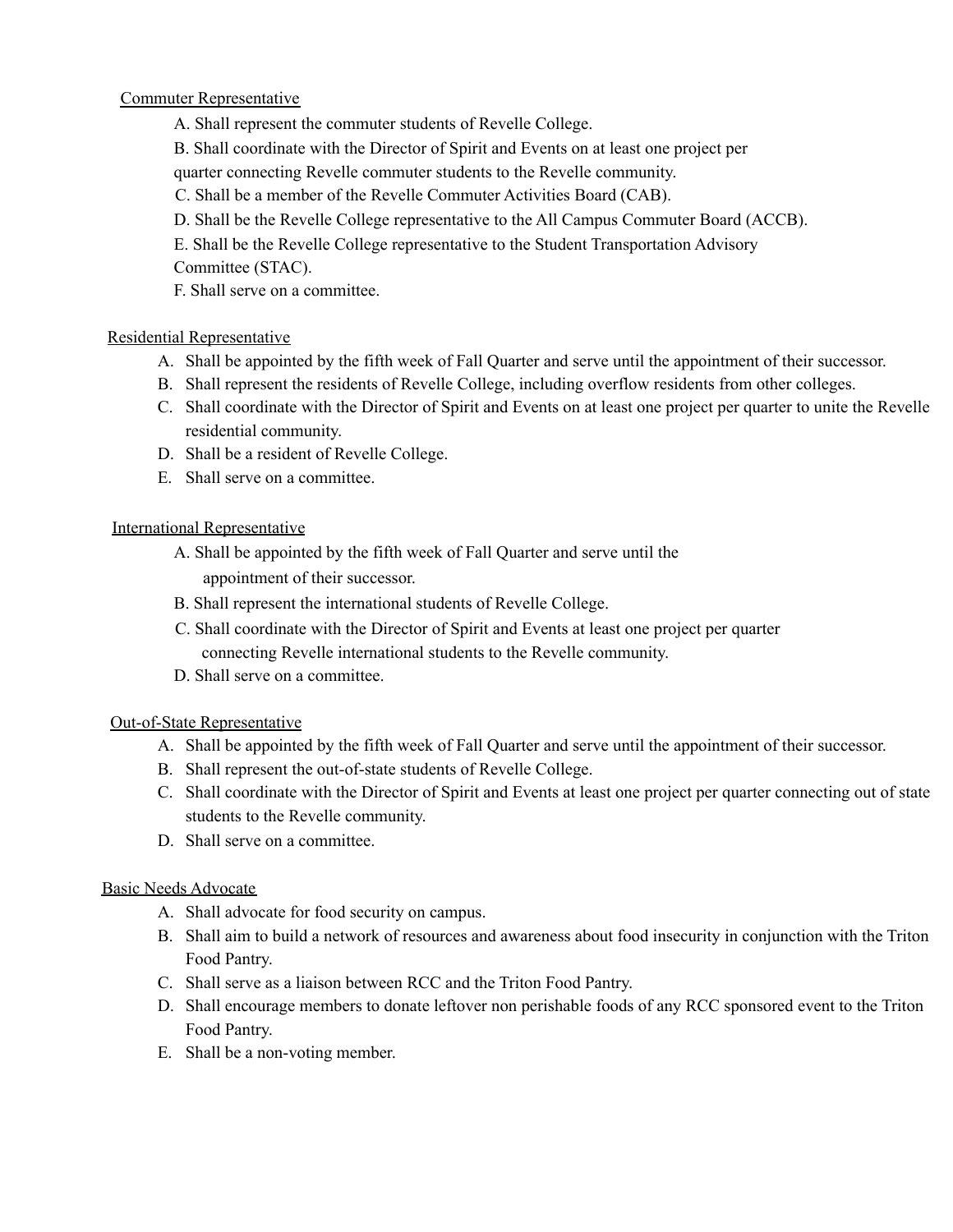Revelle Resident Assistant Representative Ex-Officio

- A. Shall be selected by the Revelle Residence Life staff.
- B. Shall serve as the liaison between Revelle Residence Life and RCC.
- C. Shall inform RCC of the large-scale events of Revelle Resident Assistants.
- D. Shall assist in any RCC visibility efforts.
- E. Shall be a non-voting member.

#### Revelle Judicial Board Representative

- A. Shall be selected by the Revelle Judicial Board.
- B. Shall serve as the liaison between the Revelle Judicial Board and RCC.
- C. Shall inform RCC of the affairs of Revelle Judicial Board.
- D. Shall assist in any RCC visibility efforts.
- E. Shall serve as the RCC representative for Student Conduct Standards Group (SCSG).
- F. Shall be a non-voting member.

## Campus-wide Committee Representatives

- A. Shall attend all meetings of their respective campus-wide committee from the following list:
	- a. On-Campus Housing, Dining, Hospitality Advisory Committee (HDH).
	- b. Associated Students Concerts and Events (ASCE).
	- c. Sports Facilities Advisory Board (SFAB).
	- d. Student Fee Advisory Committee (SFAC).
	- e. Civic Engagement Office (CEO).
	- f. University Centers Advisory Board (UCAB).
	- g. Well-Being Cluster Student Advisory Board (WCSAB).
	- h. Library Student Advisory Council (LSAC).
- B. Shall attend all RCC meetings.
- C. Shall represent the interests of the Revelle College Student Body on campus-wide committees.
- D. Shall provide regular written and/or oral reports of their committee meetings to RCC.
- E. Shall prepare a summary of the term for their successor.
- F. Shall organize projects to inform and obtain information from Revelle students regarding any issues related to their campus-wide committee.
- G. Shall be non-voting members.